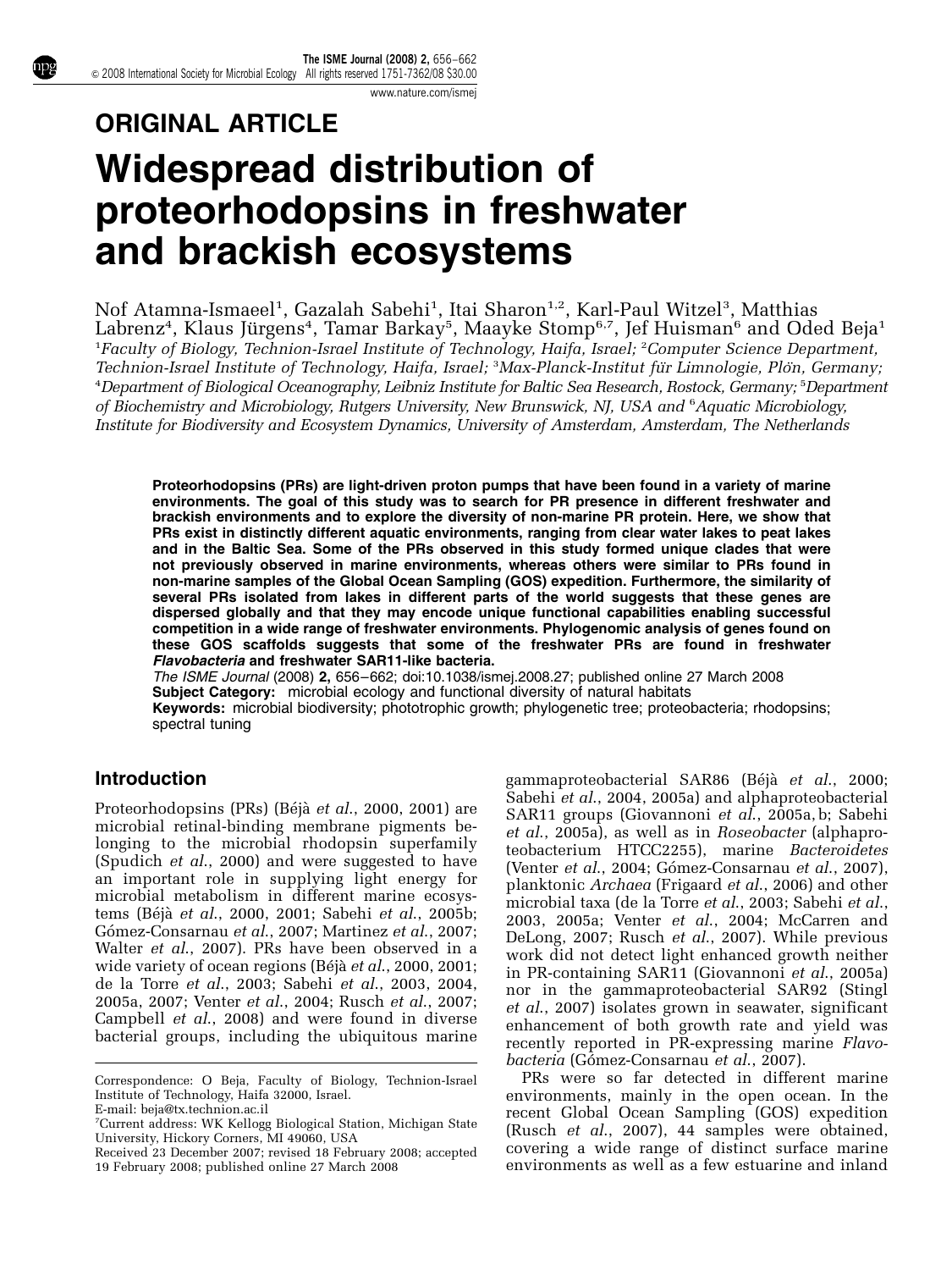waters. These included three estuaries (Bay of Fundy, Canada; Delaware Bay and Chesapeake Bay, USA), one freshwater lake (Lake Gatun, Panama) and a moderate hypersaline lagoon (Punta Cormorant Lagoon, Galápagos, Ecuador). Different PRs were observed in these estuaries and non-marine stations (Rusch et al[., 2007\)](#page-5-0).

Freshwater ecosystems offer a wide range of variation in many ecologically relevant parameters, including the underwater light climate. Known PR genes encode pigments with two distinct light absorption spectra, commonly referred to as 'blueabsorbing' PR and 'green-absorbing' PR (Béjà [et al](#page-5-0)., [2001;](#page-5-0) Man et al[., 2003](#page-5-0)). Blue-absorbing PRs are particularly widespread in the blue ocean waters that have been extensively sampled in earlier PR studies (Béjà et al[., 2001](#page-5-0); Sabehi et al[., 2007\)](#page-5-0). The underwater light color of most freshwater ecosystems, however, is shifted towards the green and red part of the light spectrum [\(Kirk, 1994](#page-5-0); [Stomp](#page-5-0) et al., [2007a, b\)](#page-5-0). Thus, possibly, new PR genes encoding green-absorbing and perhaps even red-absorbing pigments might be awaiting discovery in freshwater ecosystems. Motivated by these ideas, we have designed general degenerate PR primers based on data from the non-marine GOS stations and searched for PR presence in different freshwater systems worldwide.

## Materials and methods

## Sample collection, DNA preparation and storage

Environmental samples were collected from Lake Kinneret in Israel, Lakes Großer Plöner See, Schöhsee, Plußsee in Germany, Lake L658 in Canada, Lake Zegerplas and Lake Westeinderplassen in the Netherlands and from the Baltic Sea (see Table 1 for details of sampling locations). Genomic DNA extractions were performed using the UltraClean Water DNA kit (MoBio Laboratories, Carlsbad, CA, USA). DNA was stored at  $-80$  °C for further analysis.

## PR PCR amplification

Proteorhodopsins were amplified from DNA extracts obtained from environmental samples using modified PR forward and reverse primers (see [Table 2\)](#page-2-0). The degenerate primers were designed based on

known PR sequences found in NCBI and on estuary and freshwater stations in the GOS dataset (GOS stations GS06, 11, 12 and 20). A total of 48 combinations of primer sets were designed and tested against the Lake Kinneret samples. Of all the 48 combinations that were tested, only 6 combinations produced a PCR product and these 6 combinations were selected for further analysis on environmental samples. Some deep-branching actinorhodopsin-like [\(Sharma](#page-5-0) et al., 2008) sequence variants contain the sequence Twxxyp (for example, actinorhodopsin reads 1095521408126, 1095390008418 and 1095898194153 from groups LG1 and LG2) and would, therefore, not be amplified by our reverse primer sets, which are based on a Gwxxyp protein sequence.

Polymerase chain reactions were performed using high-fidelity proof-reading polymerase mix (TaKaRa Ex Taq from Takara Shuzo). PCR amplification was carried out in a total volume of  $25 \mu l$  containing 10 ng of template DNA,  $200 \mu M$  dNTPs,  $1.5 \text{ mM}$ MgCl<sub>2</sub>,  $0.2 \mu M$  primers and  $2.5 U$  TaKaRa Ex Taq polymerase. The amplification conditions comprised steps at 92 °C for 4 min, 35 cycles at 92 °C for 1 min,  $49.8 \degree C$  for 1 min and 72  $°C$  TaKaRa Ex Taq polymerase for 1 min. PCR products were cloned using the QIAGEN-PCR cloning kit (Qiagen, Hilden, Germany). Unique EcoRI and RsaI restriction fragment length polymorphism groups were sequenced. All PCR products identical to samples handled or amplified previously in the lab were omitted from the analyses to avoid being influenced by possible contamination.

## PR phylogeny

The PR tree was constructed according to [Sabehi](#page-5-0) et al[. \(2005a\).](#page-5-0) PR proteins were aligned using CLUSTALx ([Thompson](#page-5-0) et al., 1997) and 110 aminoacids alignment was used to construct a neighborjoining phylogenetic tree as inferred using the neighbor programs of PAUP\* [\(Swofford, 2002\)](#page-5-0). Bootstrap resampling (1000) of the distance and parsimony trees were performed in all analyses to provide confidence estimates for the inferred topologies.

Nucleotide sequence accession numbers

PR gene sequences were deposited in GenBank under accession numbers EU563268–EU563333.

Table 1 Characteristics of sampling sites

| Sampling location                  | Coordinates                         | Sampling dates             | Sampling depth (m) | Trophic status     |
|------------------------------------|-------------------------------------|----------------------------|--------------------|--------------------|
| Lake Kinneret, Israel              | $32^{\circ}5'$ N, $35^{\circ}4'E$   | January, May and July 2007 | 2, 6, 12           | Meso-eutrophic     |
| Lake L658, Canada                  | $49^{\circ}8'$ N. $93^{\circ}8'$ W  | August, 2002               | 3                  | Oligotrophic       |
| Großer Plöner See, Germany         | 54°09'N, 10°25'E                    | July, 2006                 |                    | Slightly eutrophic |
| Schöhsee, Germany                  | 54°09'N, 10°27'E                    | July, 2006                 |                    | Meso-eutrophic     |
| Plußsee, Germany                   | 54°11'N, 10°26'E                    | July, 2006                 |                    | Eutrophic          |
| Zegerplas, Netherlands             | $52^{\circ}08'$ N, $4^{\circ}41'E$  | September, 2007            | 0.3                | Eutrophic          |
| Westeinderplassen, The Netherlands | $52^{\circ}14'$ N, $4^{\circ}42'$ E | September, 2007            | 0.3                | Eutrophic          |
| Baltic Sea, Scandinavia            | $57^{\circ}19'$ N, $20^{\circ}03'E$ | July, 2006                 | 5, 15, 35, 50      | Meso-eutrophic     |

**The ISME Journal**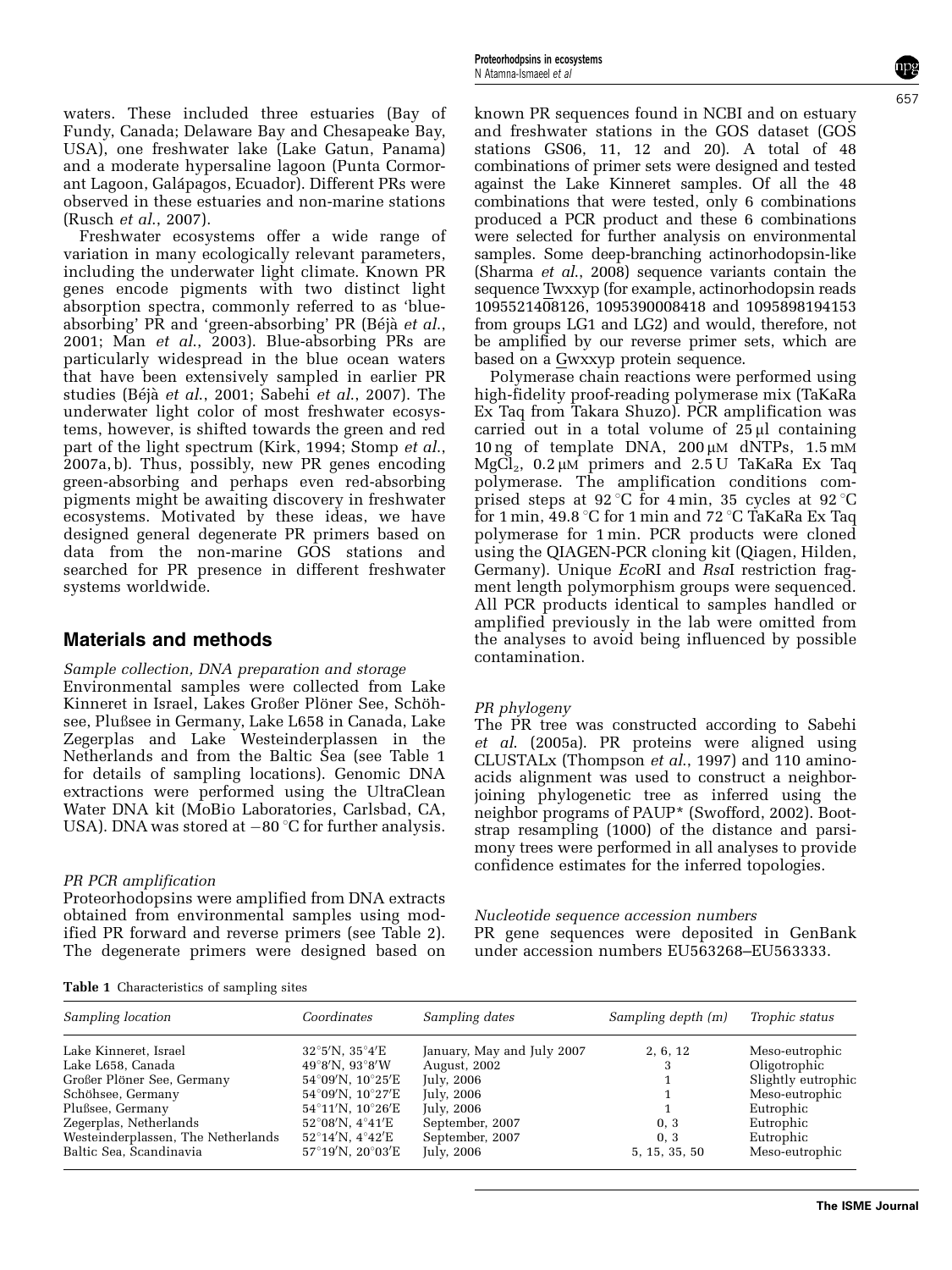<span id="page-2-0"></span>658

Table 2 The proteorhodopsin forward and reverse primers used in this study, designed based on known PR sequences found in the NCBI and Global Ocean Sampling datasets

| Forward                                                                                                                                          | Reverse                                                                                                                                                                                                                                                                                                                                                                                                                                                                                                   |
|--------------------------------------------------------------------------------------------------------------------------------------------------|-----------------------------------------------------------------------------------------------------------------------------------------------------------------------------------------------------------------------------------------------------------------------------------------------------------------------------------------------------------------------------------------------------------------------------------------------------------------------------------------------------------|
| RYIDW (5'-MGNTAYATH<br>GAYTGG-3')<br>RYADW (5'-MGNTAYGC<br>NGAYTGG-3')<br>RYFDW (5'-MGNTAYTT<br>YGAYTGG-3')<br>RYVDW (5'-MGNTAYGT<br>NGAYTGG-3') | GWAIYP (5'-GGNTGGGCNATH<br>TAYCCN-3')<br>GWLIYP (5'-GGNTGGMTNATH<br>TAYCCN-3')<br>GWVIYP (5'-GGNTGGGTNATH<br>TAYCCN-3')<br>GWIIYP (5'-GGNTGGATHATHT<br>$AYCCN-3'$<br>GWSIYP (5'-GGNTGGWSNATH<br>TAYCCN-3')<br>GWGTYP (5'-GGNTGGGGNATH<br>TAYCCN-3')<br>GWAVYP (5'-GGNTGGGCNGTN<br>TAYCCN-3')<br>GWLVYP (5'-GGNTGGMTNGTN<br>TAYCCN-3')<br>GWVVYP (5'-GGNTGGGTNGTN<br>TAYCCN-3')<br>GWGVYP (5'-GGNTGGGGNGTN<br>TAYCCN-3')<br>GWSVYP (5'-GGNTGGWSNGTN<br>TAYCCN-3')<br>GWIVYP (5'-GGNTGGATHGTN<br>TAYCCN-3') |
|                                                                                                                                                  |                                                                                                                                                                                                                                                                                                                                                                                                                                                                                                           |

Variable amino acids in the translated primer regions are marked in bold letters.

## Results and discussion

## Design of new PR primers

Proteorhodopsin sequences retrieved from different estuaries and freshwater GOS stations (Stations GS06, 11, 12 and 20) were aligned and new primers were designed to conserved regions in the PR protein (amino-acid positions 94–98 and 196–201 based on PR BAC31A8 numbering  $(B\acute{e}i\acute{a}et al., 2001)$  $(B\acute{e}i\acute{a}et al., 2001)$ to cover possible new PR diversity in brackish and freshwater ecosystems. The same PR regions were previously used to recover PRs from different marine environments and from BAC libraries [\(Sabehi](#page-5-0) et al[., 2005b, 2007](#page-5-0); [Campbell](#page-5-0) et al., 2008). Four forward primers and twelve reverse primers (Table 2) were used to perform multiplex PCR reactions on Lake Kinneret samples. Six out of the possible fortyeight combinations gave positive PCR products (combinations  $RYIDW + GWAIYP$ ,  $RYIDW + GW-SIYP$ ,  $RYIDW + GWSIYP$ SIYP, RYIDW + GWAVYP, RYVDW + GWSIYP,  $RYVDW + GWVIYP$  and  $RYVDW + GWAVYP$ ; see Table 3) and were later used with other samples.

A recent in silico search [\(Sharma](#page-5-0) et al., 2008) for rhodopsins performed on several aquatic non-marine GOS stations has identified unique groups of deep-branching PR-like sequences linked to Actinobacteria (coined 'actinorhodopsins' by the authors). It is important to note that the primers used in this study would not amplify some actinorhodopsin-like sequence variants (see Materials and methods section).

| Sampling location              | Primers                                                                                                               |
|--------------------------------|-----------------------------------------------------------------------------------------------------------------------|
| Lake Kinneret, Israel          | RYVDW+GWVIYP (6)<br>RYIDW+GWAIYP (17)<br>RYIDW+GWSIYP (1)<br>RYIDW+GWAVYP (6)<br>RYVDW+GWSIYP (3)<br>RYVDW+GWAIYP (1) |
| Lake L658, Canada              | RYIDW+GWAIYP (2)<br>RYIDW+GWAVYP (7)<br>RYVDW+GWAVYP (1)                                                              |
| Großer Plöner See, Germany     | RYIDW+GWAIYP (1)<br>RYIDW+GWAVYP (2)<br>RYVDW+GWSIYP (1)<br>RYVDW+GWVIYP (1)                                          |
| Schöhsee, Germany              | RYIDW+GWAIYP (2)                                                                                                      |
| Plußsee, Germany               | RYIDW+GWAIYP (1)<br>RYIDW+GWSIYP (1)                                                                                  |
| Zegerplas, Netherlands         | RYIDW+GWAIYP (1)                                                                                                      |
| Westeinderplassen, Netherlands | RYIDW+GWAIYP (2)                                                                                                      |
| Baltic Sea. Scandinavia        | RYIDW+GWAIYP (3)<br>RYIDW+GWAVYP (5)                                                                                  |

Table 3 Pairs of primers that gave positive results in the different

The number of clones obtained with each pair is shown in parenthesis next to each pair.

## Screening of different freshwater lakes and the Baltic Sea

To explore the possible existence of PRs in Lake Kinneret, Israel, we screened different season and depth samples with the 48 different primer combinations. Out of these 48 primer combinations, only 6 gave positive PCR signals. The PRs amplified from Lake Kinneret differed from known marine PRs and clustered separately or with other non-marine GOS PRs [\(Figure 1\)](#page-3-0). Using these six primer sets we have amplified PR genes from DNA extracts from clear lakes in Germany (Lakes Großer Plöner See, Schöhsee, Plußsee) and Canada (Lake L658), peat lakes from the Netherlands (Zegerplas and Westeinderplassen), as well as from the Baltic Sea.

In total, we found a tremendous diversity of freshwater PRs that show as low as 42% identity (based on amino-acid level) between different distanced clades. Several PR groups were unique to Lake Kinneret and were not amplified in other freshwater environments (freshwater clades 2, 3 and 4 in [Figure 1](#page-3-0)), whereas other groups contained PR representatives from different environments (nonmarine clades 1 and 6 as well as freshwater clades 7, 8 and 9 in [Figure 1\)](#page-3-0). Several PR clades clustered in proximity to PRs from cultured marine Flavobacteria and possibly represent PRs from freshwater Flavobacteria. Another two PR clades (6 and 7) clustered with representatives from the marine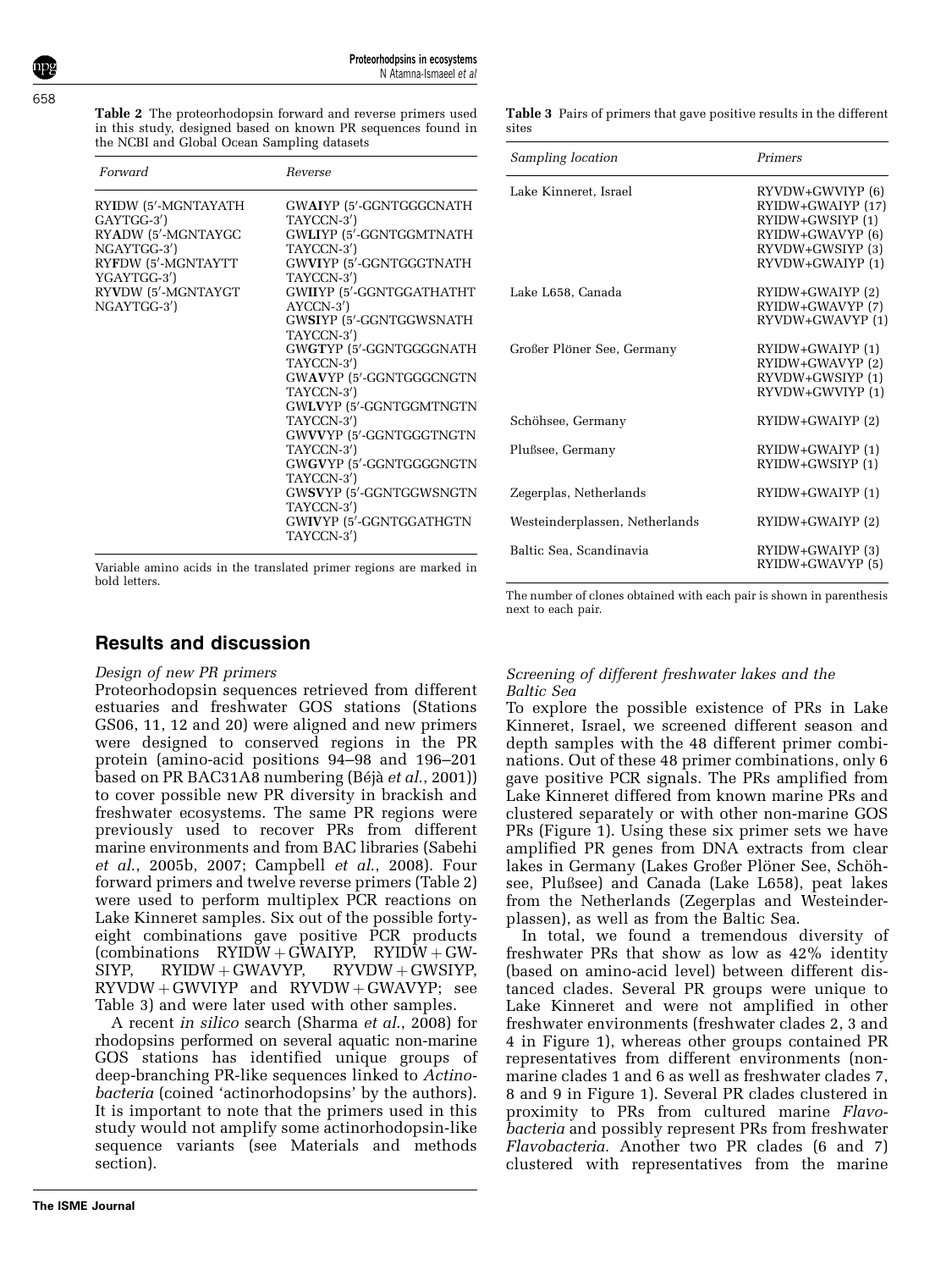659

<span id="page-3-0"></span>

Figure 1 Neighbor-joining phylogenetic tree of aquatic non-marine proteorhodopsins (PR) proteins (102 amino acids position alignment length; without the corresponding primer regions). Estuarine global ocean-sampling (GOS) sequences are represented by green bands while freshwater GOS sequences are marked with blue. PR sequences retrieved via PCR in this study are marked by boldface letters and their station position color is indicated in the box on the top left. Bootstrap values (distance/parsimony) greater than 50% of major clades are indicated above the branches. For color figure, see online version.

SAR11 clade. Freshwater PR clades 8 and 9 did not cluster with any known PR and their affiliations remain unknown.

All PCR products identical to samples handled or amplified previously in the lab (based on the DNA level) were omitted from the analyses to avoid influence from possible contamination. This step

is extremely important when different lake samples are compared at once. In [Figures 2a and b](#page-4-0), alignments of different PRs found in different lake environments and in the Baltic Sea are shown. As can be seen in [Figure 2a,](#page-4-0) non-marine clade 1 (top Figure 1 above freshwater clade 2), which contained PRs from different samples is composed of very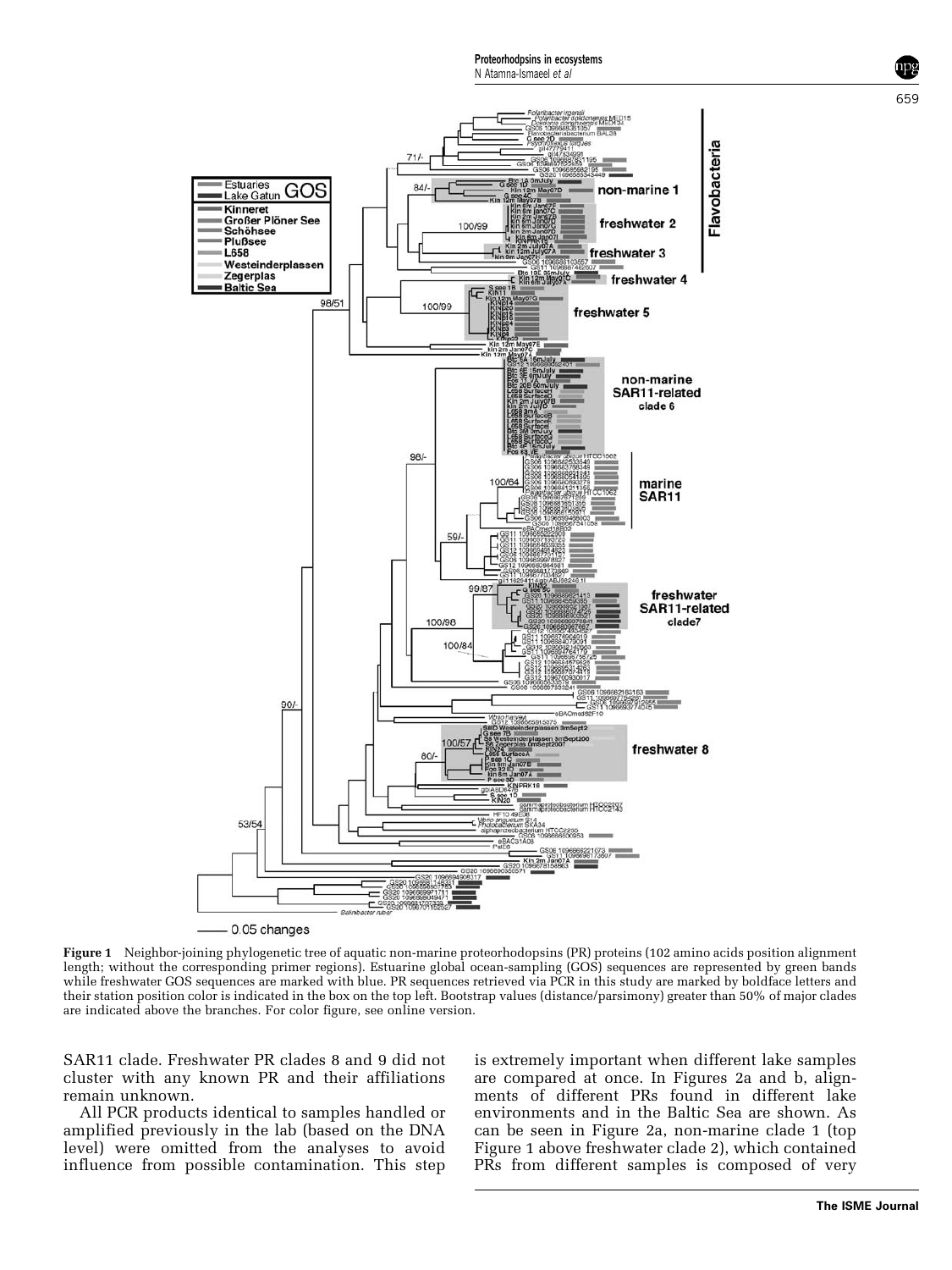<span id="page-4-0"></span>

Figure 2 Multiple alignment of proteorhodopsins (PR) amino-acid sequences. (a) Non-marine clade 1; (b) freshwater clade 8. The phylogenetic tree shown on the left-hand side corresponds to the tree in [Figure 1.](#page-3-0) Multiple alignments of PR amino-acid sequences are shown. Position 105 is marked with a red box. For color figure, see online version.

different PR proteins, which could not have been amplified from possible lab contaminations. Freshwater clade 8 includes PRs from a wide range of different and geographically distant lakes (Lake Kinneret in Israel, several clear-water lakes in Germany and Canada as well as peat lakes in the Netherlands). In contrast to non-marine clade 1, the PRs in freshwater clade 8 were closely related (Figure 2b). However, there are amino-acid differences between the PRs in this clade. This echoes similar findings of Zwart et al[. \(1998\)](#page-6-0), describing 16S rRNA clades consisting of highly related proteobacteria isolated from different continents. The similarity of PRs isolated from lakes in different parts of the world suggests that these genes are dispersed globally and that they may encode unique functional capabilities enabling successful competition in a wide range of freshwater environments.

#### Organismal origins of PRs from freshwater lakes and the Baltic Sea

Similar to taxon prediction performed in previous studies ([de la Torre](#page-5-0) et al., 2003; [McCarren and](#page-5-0) [DeLong, 2007](#page-5-0); [Sharma](#page-5-0) et al., 2008), we tried to identify the organisms containing unique nonmarine PRs by carrying out a phylogenomic analysis of adjacent sequences found on similar freshwater and estuary GOS scaffolds. Using this approach, we assigned the affiliation of clades 1, 2 and 3 with Flavobacteria (based on GOS sequences GS06 1096686103557 and GS11 1096687482507, which correspond to GOS scaffold-1096626019272 and scaffold-1096627448042, respectively). We speculate that the same is true for clades 4 and 5 but with lower confidence.

Clades 6 and 7 form distinct clades closely related to Pelagibacter ubique and the SAR11-type rhodopsins. Different GOS scaffolds (GS12 singleton-1096686052401, scaffold-1096627380104) that clustered within clade 6 and 7 were highly similar to P. ubique based on gene content but the genomic organization was different with an operon for carotene biosynthesis adjacent to the PR gene. Similar operon organization is observed in many uncultured PR-carrying organisms ([Sabehi](#page-5-0) et al., [2005b, 2007](#page-5-0)) but is different from the organization in

P. ubique, where an acetyl-CoA synthetase and a ferredoxin are adjacent to the PR gene and the retinal biosynthesis operon is found elsewhere in the genome [\(Giovannoni](#page-5-0) et al., 2005a, b). We, therefore, assigned clades 6 and 7 as SAR11-related clades [\(Figure 1\)](#page-3-0). Non-marine SAR11s (alphaproteobacterial cluster LD12) were first reported in an arctic lake (Bahr *et al.*, 1996) and are readily detected in other freshwater systems [\(Zwart](#page-6-0) *et al.*, [1998, 2003](#page-6-0); [Crump](#page-5-0) et al., 1999). PRs from clades 6 and 7 could be from bacteria related to alphaproteobacterial cluster LD12. However, because of previously reported PR lateral gene transfer [\(Frigaard](#page-5-0) et al[., 2006\)](#page-5-0), our predicted affiliations should be dealt with caution and are provisional.

## Spectral tuning in estuaries and freshwater PRs

All predicted PR proteins retrieved in this study contained leucine (L) or methionine (M) in position 105 (cf. Figure 2). This makes them suspected green-absorbing PRs (Man et al[., 2003](#page-5-0)). The predominance of green-absorbing PRs can be explained by the underwater light spectrum in coastal and freshwater ecosystems. In these waters, green-light conditions prevail (Stomp et al[., 2007b](#page-5-0); [Haverkamp](#page-5-0) et al., 2008) and hence green-absorbing PRs will have a selective advantage compared to blue-absorbing PRs. Yet, the PRs described here show more variability in their protein sequence than in previous studies [\(Man](#page-5-0) et al[., 2003\)](#page-5-0) and are largely distinct from the marine clades [\(Figure 1\)](#page-3-0). Therefore, prediction of the color of light absorbed by these freshwater PRs based on a single position (such as position 105) in the overall sequence should be made with great caution.

One remaining open question is the role of the PRlike molecules. Several of the PRs reported here are phylogenetically quite distant from 'known' PRs (as low as 42% amino-acid identity). Some of these PRs might indeed function as proton pumps involved in phototrophy but others might be sensory rhodopsins in the classical sense (reacting with transducers but may appear to be a 'proton pump' by sequence) or might have other unknown functions. Our work, along with the recent GOS observations [\(Rusch](#page-5-0) et al[., 2007](#page-5-0); [Sharma](#page-5-0) et al., 2008), suggests that PR and PR-like pigments are common in different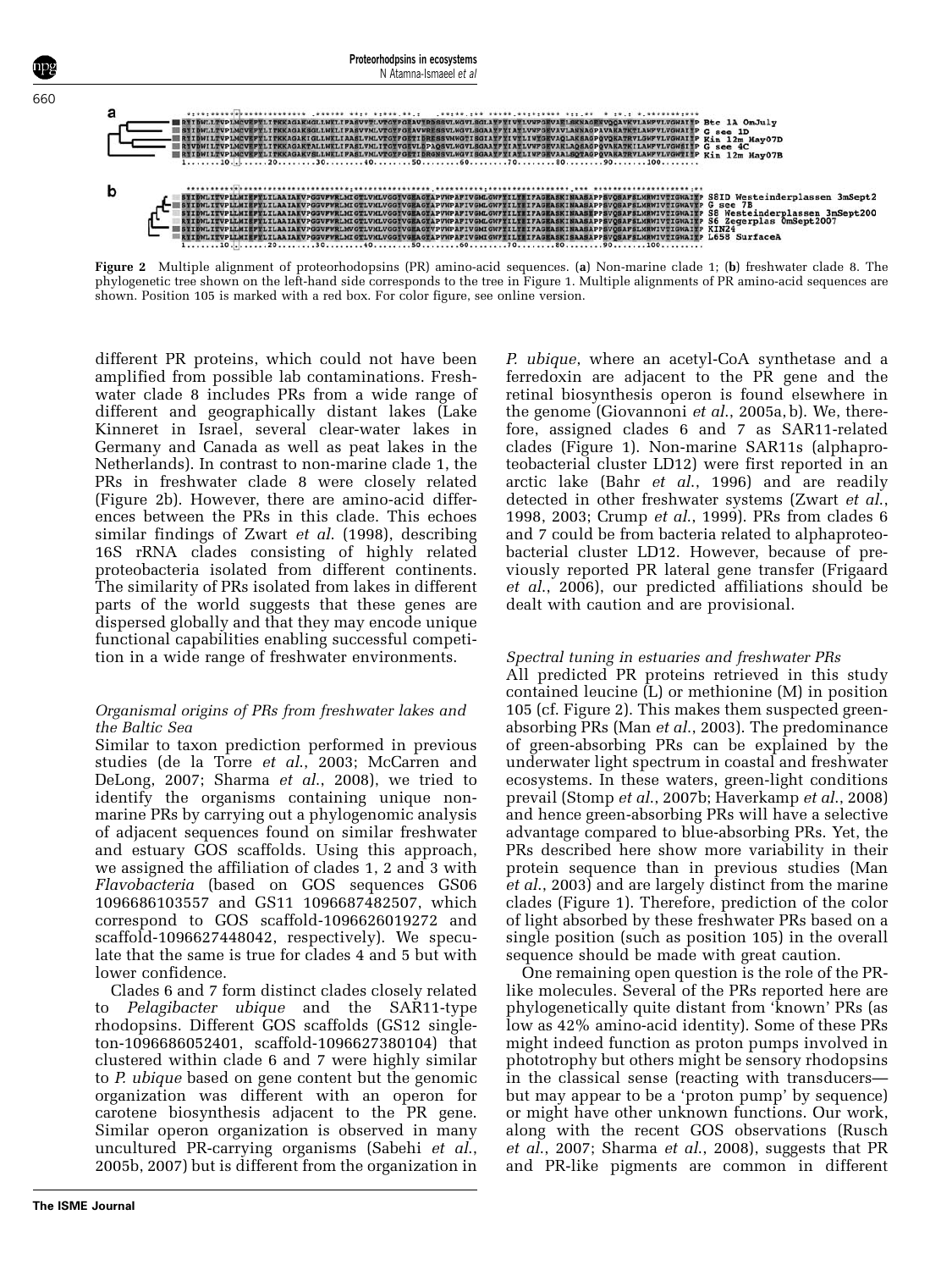<span id="page-5-0"></span>aquatic environments worldwide, including marine, brackish and freshwater ecosystems. Thus, PR-based phototrophy might be a common theme in different aquatic environments worldwide.

# Acknowledgements

We thank Mert Kumro and Mira Rosenberg for technical assistance. We also thank the students of the MSc program Limnology and Oceanography 2007 of the University of Amsterdam for their help in the Dutch lakes. This work was supported by Grant 1203/06 from the Israel Science Foundation and an EMBO YIP award to OB, by a Pioneer grant from the Earth and Life Sciences Foundation (ALW), which is subsidized by the Netherlands Organization for Scientific Research and by a US NSF grant # AER-9910268.

# **References**

- Bahr M, Hobbie JE, Sogin ML. (1996). Bacterial diversity in an arctic lake: a freshwater SAR11 cluster. Aquat Microb Ecol 11: 271–277.
- Béjà O, Aravind L, Koonin EV, Suzuki MT, Hadd A, Nguyen LP et al. (2000). Bacterial rhodopsin: evidence for a new type of phototrophy in the sea. Science 289: 1902–1906.
- Béjà O, Spudich EN, Spudich JL, Leclerc M, DeLong EF. (2001). Proteorhodopsin phototrophy in the ocean. Nature 411: 786–789.
- Campbell BJ, Waidner LA, Cottrell MT, Kirchman DL. (2008). Abundant proteorhodopsin genes in the North Atlantic Ocean. Environ Microbiol 10: 99–109.
- Crump BC, Armbrust EV, Baross JA. (1999). Phylogenetic analysis of particle-attached and free-living bacterial communities in the Columbia River, its estuary, and the adjacent coastal ocean. Appl Environ Microbiol 65: 3192–3204.
- de la Torre JR, Christianson L, Béjà O, Suzuki MT, Karl D, Heidelberg JF et al. (2003). Proteorhodopsin genes are widely distributed among divergent bacterial taxa. Proc Natl Acad Sci USA 100: 12830–12835.
- Frigaard N-U, Martinez A, Mincer TJ, DeLong EF. (2006). Proteorhodopsin lateral gene transfer between marine planktonic bacteria and archaea. Nature 439: 847–850.
- Giovannoni SJ, Bibbs L, Cho J-C, Stapels MD, Desiderio R, Vergin KL et al. (2005a). Proteorhodopsin in the ubiquitous marine bacterium SAR11. Nature 438: 82–85.
- Giovannoni SJ, Tripp HJ, Givan S, Podar M, Vergin KL, Baptista D et al. (2005b). Genome streamlining in a cosmopolitan oceanic bacterium. Science 309: 1242–1245.
- Gómez-Consarnau L, González JM, Coll-Lladó M, Gourdon P, Pascher T, Neutze R et al. (2007). Light stimulates growth of proteorhodopsin-containing marine Flavobacteria. Nature 445: 210–213.
- Haverkamp T, Acinas SG, Doeleman M, Stomp M, Huisman J, Stal LJ. (2008). Diversity and phylogeny of Baltic Sea picocyanobacteria inferred from their ITS and phycobiliprotein operons. Environ Microbiol 10: 174–188.
- Kirk JTO. (1994). Light and Photosynthesis in Aquatic Ecosystems. Cambridge University: Cambridge, UK.
- Man D, Wang W, Sabehi G, Aravind L, Post AF, Massana R et al. (2003). Diversification and spectral tuning in marine proteorhodopsins. EMBO J 22: 1725-1731.
- Martinez A, Bradley AS, Waldbauer J, Summons RE, DeLong EF. (2007). Proteorhodopsin photosystem gene expression enables photophosphorylation in heterologous host. Proc Natl Acad Sci USA 104: 5590–5595.
- McCarren J, DeLong EF. (2007). Proteorhodopsin photosystem gene clusters exhibit co-evolutionary trends and shared ancestry among diverse marine microbial phyla. Environ Microbiol 9: 846–858.
- Rusch DB, Halpern AL, Heidelberg KB, Sutton G, Williamson SJ, Yooseph S et al. (2007). The sorcerer II global ocean sampling expedition: I, the northwest Atlantic through the eastern tropical Pacific. PLoS Biol 5: e77.
- Sabehi G, Béjà O, Suzuki MT, Preston CM, DeLong EF. (2004). Different SAR86 subgroups harbour divergent proteorhodopsins. Environ Microbiol 6: 903–910.
- Sabehi G, Kirkup BC, Rosenberg M, Stambler N, Polz MF, Béjà O. (2007). Adaptation and spectral tuning in divergent marine proteorhodopsins from the eastern Mediterranean and the Sargasso Seas. *ISME J* 1: 48–55.
- Sabehi G, Massana R, Bielawski JP, Rosenberg M, DeLong EF, Béjà O. (2003). Novel proteorhodopsin variants from the Mediterranean and Red Seas. Environ Microbiol 5: 842–849.
- Sabehi G, Loy A, Jung KH, Partha R, Spudich JL, Isaacson Tet al. (2005a). New insights into metabolic properties of marine bacteria encoding proteorhodopsins. PLoS Biol 3: e273.
- Sabehi G, Loy A, Jung KH, Partha R, Spudich JL, Isaacson Tet al. (2005b). New insights into metabolic properties of marine bacteria encoding proteorhodopsins. PLoS Biol 3: e173.
- Sharma AK, Zhaxybayeva O, Papke RT, Doolittle WF. (2008). Actinorhodopsins: proteorhodopsin-like gene sequences found predominantly in non-marine environments. Environ Microbiol 10: 1039–1056.
- Spudich JL, Yang CS, Jung KH, Spudich EN. (2000). Retinylidene proteins: structures and functions from archaea to humans. Annu Rev Cell Dev Biol 16: 365–392.
- Stingl U, Desiderio RA, Cho J-C, Vergin KL, Giovannoni SJ. (2007). The SAR92 clade: an abundant coastal clade of culturable marine bacteria possessing proteorhodopsin. Appl Environ Microbiol 73: 2290–2296.
- Stomp M, Huisman J, Stal LJ, Matthijs HCP. (2007a). Colorful niches of phototrophic microorganisms shaped by vibrations of the water molecule. ISME J 1: 271–282.
- Stomp M, Huisman J, Vörös L, Pick FR, Laamanen M, Haverkamp T. et al. (2007b). Colourful coexistence of red and green picocyanobacteria in lakes and seas. Ecol Lett 10: 290–298.
- Swofford DL. (2002). PAUP\*. Phylogenetic analysis using parsimony (\*And Other Methods). Version 4.0b10. Sinauer Associates: Sunderland, Massachusetts.
- Thompson JD, Gibson TJ, Plewniak F, Jeanmougin F, Higgins DG. (1997). The CLUSTAL\_X windows interface: flexible strategies for multiple sequence alignment aided by quality analysis tools. Nucleic Acids Res 25: 4876–4882.
- Venter JC, Remington K, Heidelberg J, Halpern AL, Rusch D, Eisen J et al. (2004). Environmental genome shotgun sequencing of the Sargasso Sea. Science 304: 66–74.